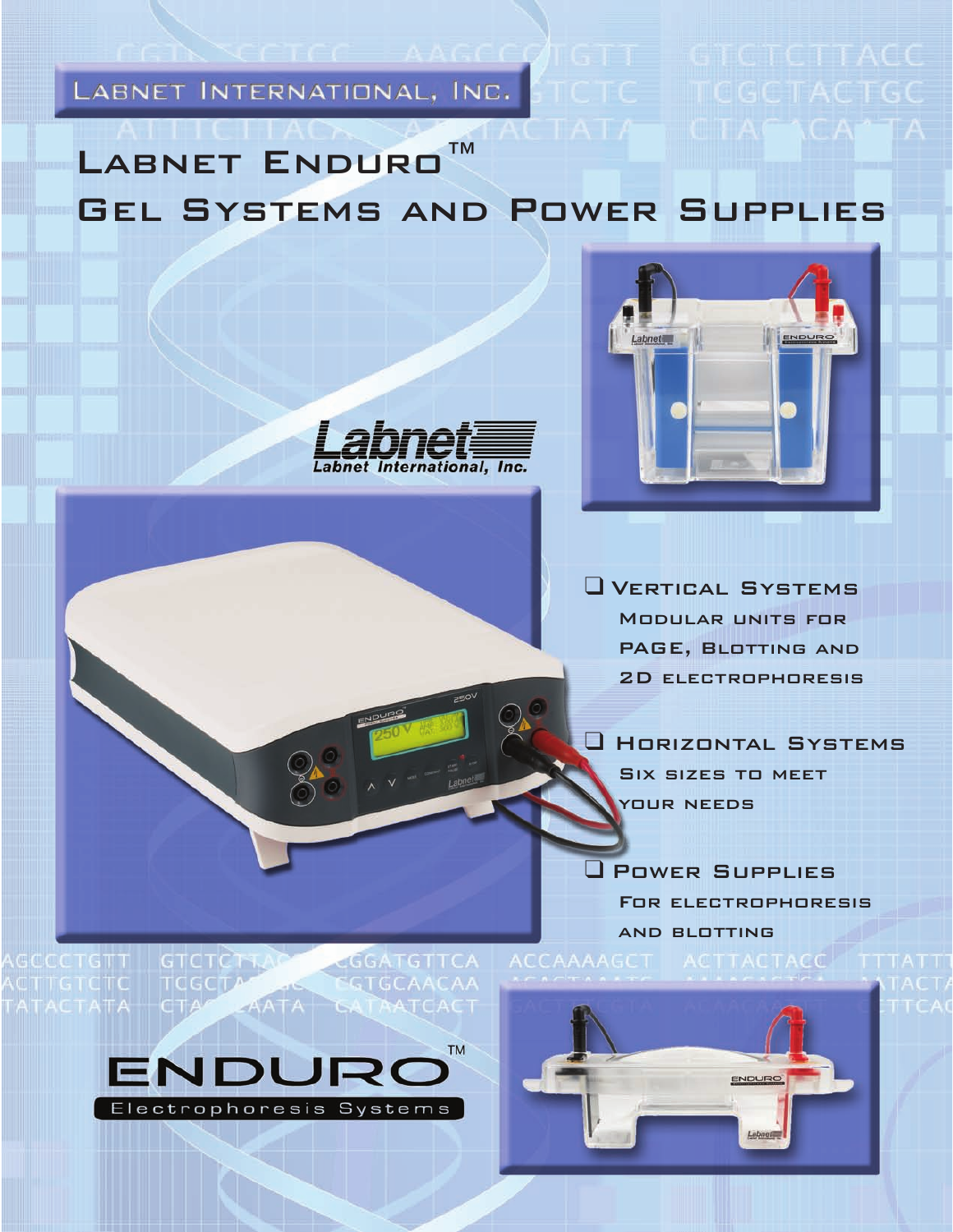*Enduro* power supplies meet a wide range of applications for DNA, RNA and protein electrophoresis as well as blotting. Designed with safety in mind, they are loaded with the features that today's research applications demand.

#### *Two models*

Two *Enduro* models are available to meet your needs. The Model 300V can produce output to 300V or 500mA, while the Model 250V produces a maximum output of 250V or 3,000mA. Both are compact in design and require a minimal amount of valuable benchspace. Units are stackable to save space. For easy viewing and setting of parameters on the bench or shelf, the front of the power supply can be raised with the integral folding feet.





#### *Intelligent control*

Operational parameters are easy to set using the membrane keypad and are dispalyed digitally on the large backlit LCD. The Model 250V features a 20 program memory. Programs can include multiple steps. Both power supplies can operate under timed or continuous mode. Four sets of color coded output terminals allow multiple gels to be run simultaneously. Safety functions built into the systems include no load and load change detection. Automatic recovery after a power failure is also an option.

#### *Constant voltage, current or wattage*

The *Enduro* Model 250V and Model 300V can both operate under constant voltage or constant current mode. In addition, the Model 250V can be set to operate under constant power mode. With all settings, crossover is automatic.

#### **SPECIFICATIONS AND ORDERING INFORMATION**

**Model 300V 250V Output voltage range/increments** 2-300V/1V 2010 10:00 5-250V/1V **Output current range/increments** 4-500mA/1mA 10-3000mA/10mA **Output power range/increments** 90 watts max/na 1-300W/1W **Operating constant modes** voltage or current voltage, current voltage, current or power **Timer** 1-999 minutes or continuous 1 min to 99h 59 min or continuous **Dimensions (W x D x H)** 7.6 x 9.9 x 3.2 in/19 x 25 x 8 cm 7.6 x 9.9 x 3.2 in/19 x 25 x 8 cm **Weight** 2.9 lb/2.2 kg 5.6 lb/2.5 kg 5.6 lb/2.5 kg 5.6 lb/2.5 kg 5.6 lb/2.5 kg 5.6 lb/2.5 kg 5.6 lb/2.5 kg 5.6 lb/2.5 kg 5.6 lb/2.5 kg 5.6 lb/2.5 kg 5.6 lb/2.5 kg 5.6 lb/2.5 kg 5.6 lb/2.5 kg 5.6 lb/2.5 kg 5.6 lb/2.5 kg 5.6 **Input voltage 120-230V 120-230V 120-230V 120-230V** 120-230V 120-230V 120-230V 120-230V **Catalog Number E-0303\* E-0203\*** Supplied with 120V power cord. For 230V, please add -230V to catalog number.

**Programmable No** No Yes, 10 steps/program, 20 program memory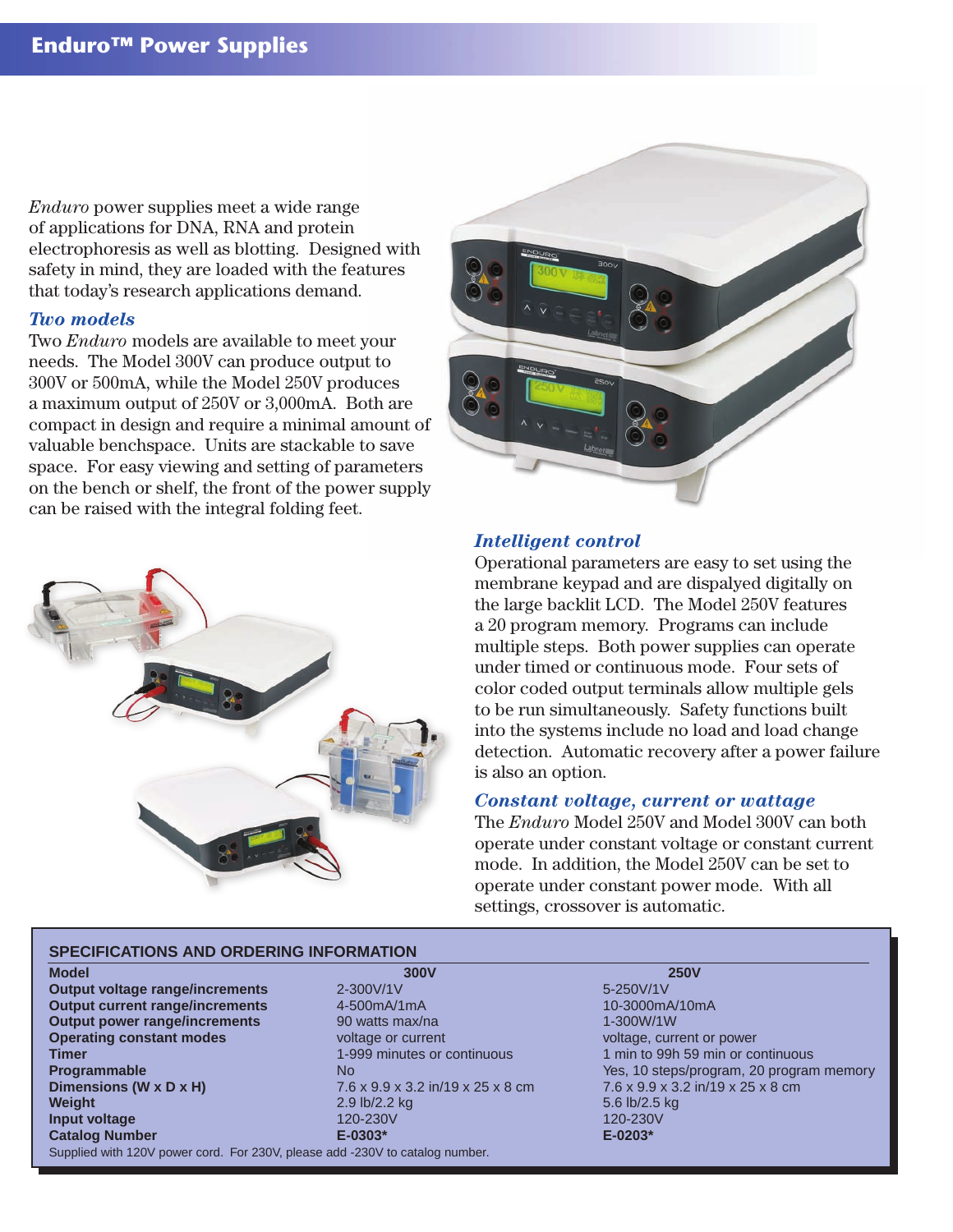Labnet's *Enduro* Vertical PAGE System is modular allowing PAGE, electroblotting and 2D gel electrophoresis to be carried out in the same tank, simply by changing the inserts. Users can purchase only the parts they need, or a complete combined system for a cost savings over buying all three systems separately.

## *Modular System*

The *Enduro* System is based on three operational inserts and a common buffer tank. All three inserts, PAGE, electroblotting and 2D electrophoresis, have their own electrode assembly that connects into the lid of the buffer tank.

## *PAGE Insert*

Set up of gels is quick and easy with the PAGE insert. A set of plates are placed on either side of the insert and held into place by the pressure bar. An additional gel may be run on each side by stacking the plates. The assembly is then placed into the casting stand for pouring the gel. After the gel is polymerized, the insert is removed from the casting stand and placed in the buffer tank.

## *Electroblotting Insert*

The electroblotting insert has a capacity for 3 gels. Setting up blots is easy - gels are sandwiched in the blotting cassettes with the transfer membranes. The cassettes are then placed in the insert, which is in turn placed in the buffer tank. Coiled electrodes in the insert generate a high intensity current, allowing transfer to take place in about an hour.

### *2D Electrophoresis Insert*

This insert is used for running the first dimension of IEF gels. Up to ten 8 cm gels are poured in disposable capillary tubes and placed in this insert. Gasketed ports allow for easy insertion and removal of tubes. Blocking plugs are included for closing off ports that are not in use.

#### *Accepts Most Precast Gels*

Most precast gels, including NuSep™, Bio-Rad™. Invitrogen™ and Lonza™ can be used with the *Enduro* PAGE System. The use of precast gels saves time by eliminating the need to pour gels and wait while they polymerize.

#### *Built for Safety and Endurance*

For leakproof performance and a long service life, the buffer tank is molded from high quality acrylic. Pins on the top of the inserts ensure that the lid is placed onto the insert in the proper orientation. These pins also aid in removal of the lid. Removing the lid disconnects power to the electrodes.

### *Wide Range of Accessories*

A variety of combs and spacers of varying widths are available to customize your *Enduro* system. All are color coded and clearly marked for easy identification. Both notched and plain plates can be purchased with spacers permanently bound for easy set up. Additional fiber pads and replacement cassettes are also available as well as capillary tubes, blanking ports and tube supports. Cooling packs are also available to help reduce buffer temperature during higher voltage or longer runs.

### *Enduro Packages*

Four Enduro packages are available. The *Enduro* PAGE system includes the PAGE insert, casting stand, plates, combs and buffer tank. The Enduro PAGE Electroblotting System includes all of the components of the PAGE system plus the electroblotting insert, three cassettes and six fiber pads. The tube gel insert and PAGE system components make up the *Enduro* 2D Electrophoresis System. An electroblotting package is also available that includes the buffer tank, electroblotting insert and accessories. All components are also available separately.

**PAGE insert, buffer tank with leads and cooling pack** *extem, includes the blotting insert and PAGE system components* **E2010** *E* insert and PAGE System components **Includes buffer tank and blotting insert E2010-Biddary PAGE System for use with Enduro PAGE System Contact your local representative or visit ww.labnetlink.com** 

| <b>ORDERING INFORMATION</b>           |                                                        |  |  |  |
|---------------------------------------|--------------------------------------------------------|--|--|--|
| <b>Catalog No.</b>                    | <b>Description</b>                                     |  |  |  |
| E2010-P                               | <b>Enduro PAGE System, includes PA</b>                 |  |  |  |
| <b>E2010-PB</b>                       | <b>Enduro PAGE Electroblotting Syste</b>               |  |  |  |
| E2010-P2                              | Enduro PAGE 2D System, includes                        |  |  |  |
| E2010-BT                              | <b>Enduro Electroblotting System inclu</b>             |  |  |  |
| E2010-BM                              | Electroblotting Module only for use                    |  |  |  |
| E2010-2M                              | 2D Electrophoresis Module only for                     |  |  |  |
| for details and ordering information. | Additional spacers, combs and plates are available. Co |  |  |  |

| <b>SPECIFICATIONS</b>                   |                               |                                           |                              |
|-----------------------------------------|-------------------------------|-------------------------------------------|------------------------------|
|                                         | <b>Enduro PAGE System</b>     | <b>Enduro PAGE Electroblotting System</b> | <b>Enduro PAGE 2D System</b> |
| <b>Gel Dimensions</b>                   | $10 \times 10$ cm             | ΝA                                        | 8 cm long                    |
| <b>Capacity</b>                         | 2 gels/run*                   | 3 gels/transfer                           | 10 tubes/run                 |
| Maximum samples 20 per gel              |                               | ΝA                                        | 10 $(1/\text{gel})$          |
| Tank (WxDxH)                            | $19 \times 13 \times 15$ cm   | $19 \times 13 \times 15$ cm               | $19 \times 13 \times 15$ cm  |
| <b>Buffer volume</b>                    | 250 mL                        | 1200 mL                                   | 500 mL                       |
| Included items**                        | 2 ea 10 x 10 notched plates   | 3 ea blotting cassettes                   | 20 ea capillary tubes        |
|                                         | 2 ea 10 x 10 plates w/spacers | 6 ea fiber pads                           | 20 ea tube supports          |
|                                         | 2 ea 1 mm comb, 12 wells      | <b>Blotting module, PAGE System</b>       | 10 ea blocking plugs         |
|                                         | PAGE Module, casting base     | (also available without PAGE              | <b>IEF</b> module            |
|                                         |                               | components)                               | <b>PAGE System</b>           |
| *Can run 4 gels by stacking the plates. |                               |                                           |                              |

\*Can run 4 gels by stacking the plates.

\*\*Each system includes buffer tank, lid, leads and cooling pack. The Blotting and IEF Systems also include the PAGE components.



- ❑ Modular Design
- ❑ PAGE, Electroblotting and 2D Electrophoresis
- ❑ Quick and easy set up
- ❑ Wide range of accessories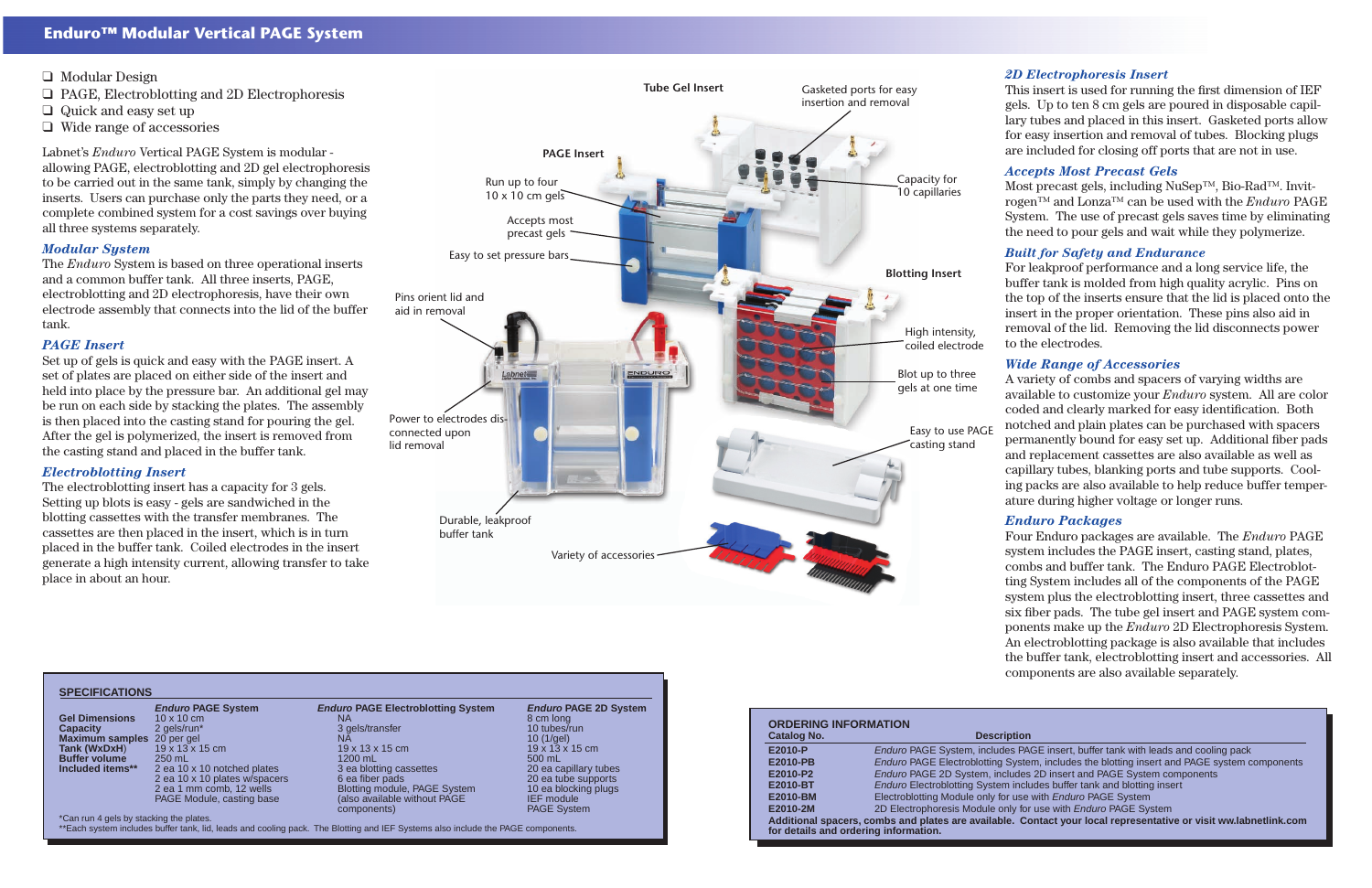- ❑ Molded, durable construction
- ❑ Rubber gates for easy, tapeless gel casting
- ❑ Adjustable height combs
- ❑ Loading guides aid in well visualization

*Enduro* Horizontal Gel Boxes have been designed for ease of use, safety and durability. A variety of sizes are available, from a mini gel system to a large maxi gel system that can accommodate as many as 450 samples in a single run. A wide range of accessories are available to customize your system, including multichannel compatible gel combs.

## *Quality Construction*

The *Enduro* gel tanks are molded for leakproof performance and a long service life. The corrosion resistant platinum electrodes are located in cassettes to protect them during cleaning and provide for easy replacement. The lids fit on the gel boxes in only one direction. A drip ring on the lid recycles condensed buffer and prevents it from dripping directly onto the gel

## *Ease of Use*

Casting gels for the *Enduro* system is very easy. Simply snap the rubber gates onto the ends if the tray, place the comb in position and pour the gel - no taping is necessary. Slots on the sides of the gel trays hold the combs in place. The two piece combs are designed so that the teeth can be raised or lowered to vary the depth of the well within the gel. The supplied combs are 1.5 mm thick. Combs of other thicknesses are available separately. After the gel has hardened, the combs and gates are removed and the gel and tray placed in the gel box. Loading strips may be placed on the bottom of the gel tray to aid in well visualization. Gel trays are UV transparent.

The power leads for the *Enduro* system are attached to the gel box lid. The connection with the electrodes is made only when the lid is properly in place. Removal of the lid removes power from the system. Side tabs and pressure pads make lid removal easy and prevent sloshing of buffer.